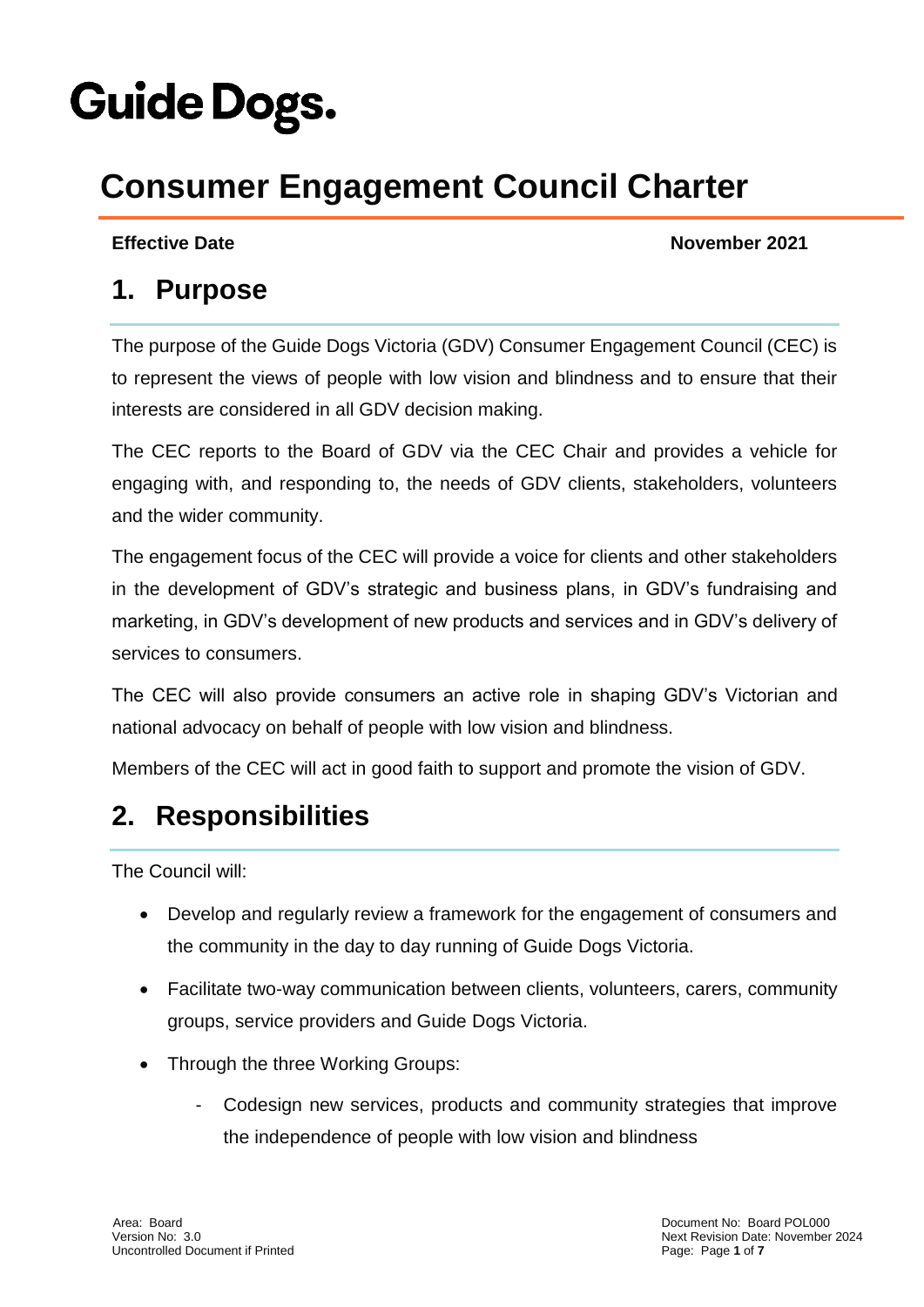- Participate in the development of improvements to quality and safety across GDV
- Participate in the development GDV's Strategic Plan and our Masterplan development and implementation with regard to accessibility (and other projects)
- Provide support, encouragement and insight into the use and appropriateness of GDV services to prospective clients.

The CEC's advice and recommendations agreed upon by a majority of its members will be presented to the Board at its next regular meeting via the CEC Chair and the minutes of the meeting.

The success of the CEC in actively engaging members through the Council and Working Groups will be measured with an annual Member Engagement Measurement Tool based on the International Association for Public Participation (IAP2) Quality Assurance Standard in Community and Stakeholder Engagement that is recognised as the International Standard for Public Participation practice.

#### **3. Membership of the Council**

The CEC will comprise a mix of consumers, stakeholders and GDV staff. Consumers will be representative of a wide range of GDV services.

Members shall conduct themselves in accordance with GDV's Code of Conduct, Values and Behaviours and will treat other members courteously and be respectful of the opinions of others.

All non-staff members will be required to register as a GDV volunteer and will be required to comply with GDV volunteer policies including signing the Code of Conduct forms and undertaking the required police checks. The Chairperson will be an appointed Board Director of GDV. The Vice Chairperson will be elected by a majority vote of CEC members through an expression of interest / nomination process. The appointment will be for a 12 month period and will be voted on at the end of each calendar year.

The Council will comprise up to 21 members, with representation as follows: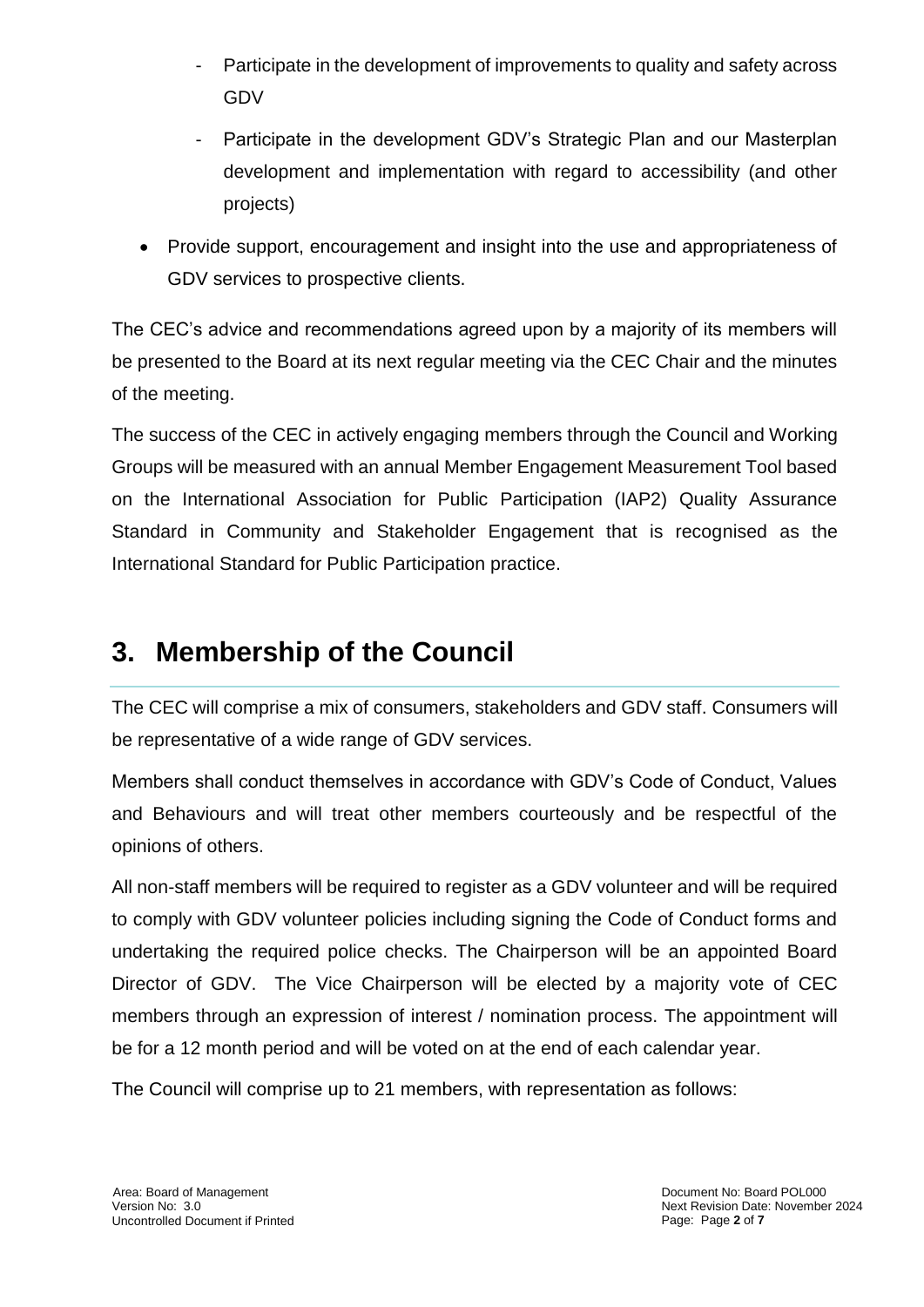- Up to seven (7) consumers
- Up to three (3) stakeholders
- Up to three (3) volunteers, with one being a Puppy Raiser representative
- One (1) rotating Board member appointed by the Board in addition to the chair person
- The GM C&GDS or delegate
- Three (3) staff members with responsibilities for Customer Services, Client Services and Guide Dog Services
- Up to two (2) GDV staff members with responsibility for advocacy, access and quality issues and according to the agenda items
- One (1) other staff member requested by either the CEO or the chair of the CEC via the CEO

#### **4. Selection Criteria**

All members, with the exception of those appointed by the Board and GDV staff, will be appointed by the Chairperson in consultation with the Chief Executive Officer.

Members representing consumers will be selected based on skills and experience and to ensure representation of each consumer service group, CALD communities, geographical diversity, age groups and a balance of men and women.

Stakeholders may be appointed from related fields such as:

- Academics, the health sector; e.g. College of Optometry
- Veterinary consultants
- University, Health Sciences (Orientation & Mobility)
- GDV's consultants
- Ethics consultants
- Customer Experience specialists
- Any others as deemed appropriate by GDV and the chair of the CEC.

### **5. Membership Process**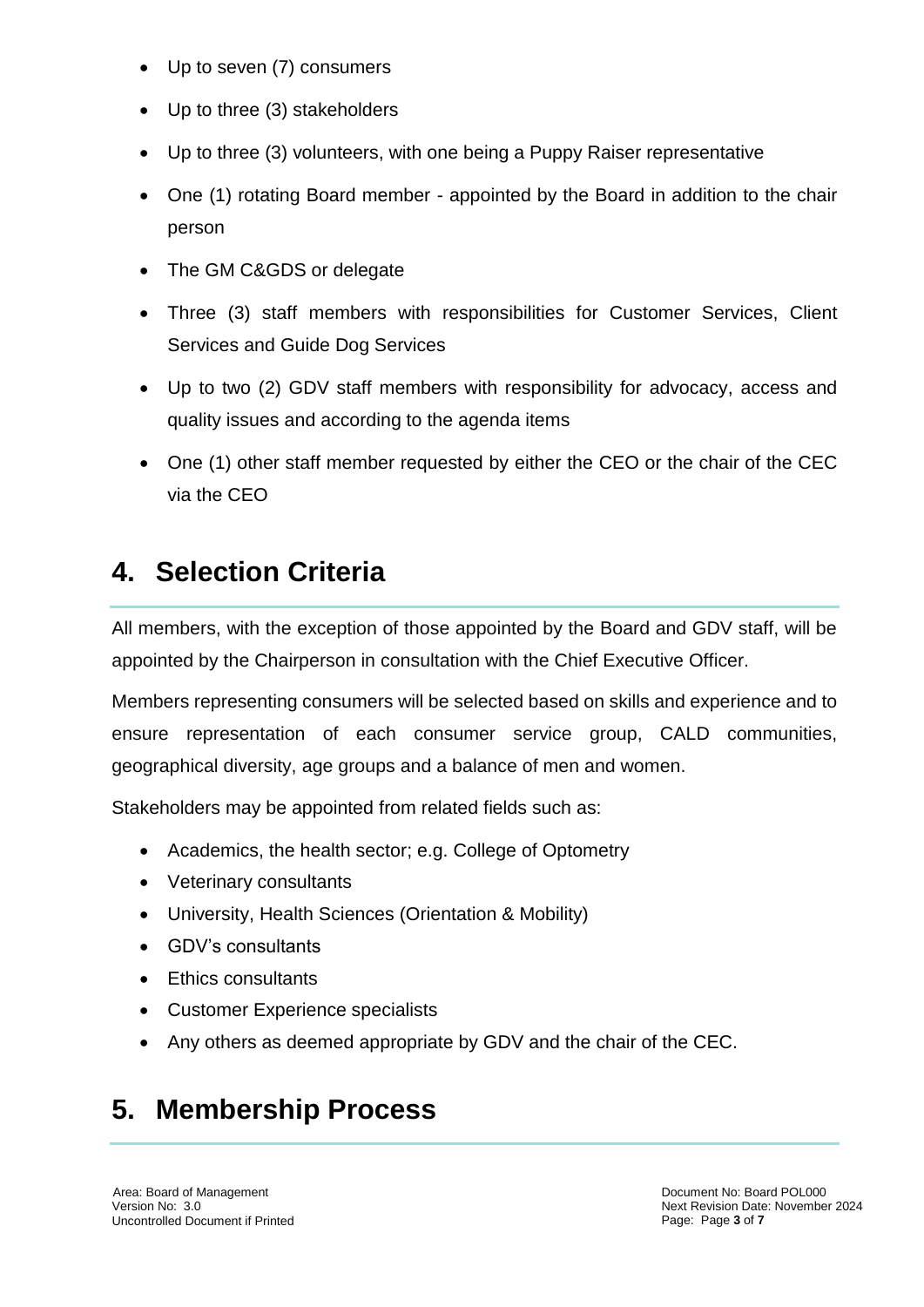Members will be appointed for a period of up to three years with re-appointment being at the discretion of GDV (for further three year and one year terms).

Appointments of consumer members should be on the basis of their capacity to represent a broad range of GDV services and/or external representatives impacting on people who are blind or have low vision.

Members will be active consumers of GDV or be relevant to the work of the CEC, and will have the capacity to reflect on and present GDV and community issues rather than personal or individual issues.

Members should declare any conflict of interest that should arise and withdraw from the meeting/group as appropriate.

Members will be advised three months prior to their term expiry of the due date of their term.

Members may submit an expression of interest at the end of each term to the Chairperson to remain on the council for an additional term.

#### **6. Meeting Frequency**

There will be a minimum of three meetings per year with the Working Groups meeting as required between the CEC meetings.

## **7. Quorum**

A quorum consists of a minimum of six consumer/volunteer/ stakeholder representatives.

#### **8. Co-design Working Groups**

There will be a number of Co-design Working Groups:

- 1. Service/Product/Community Strategy Innovation
- 2. Quality & Safety
- 3. Strategy and Projects (including the Kew Masterplan)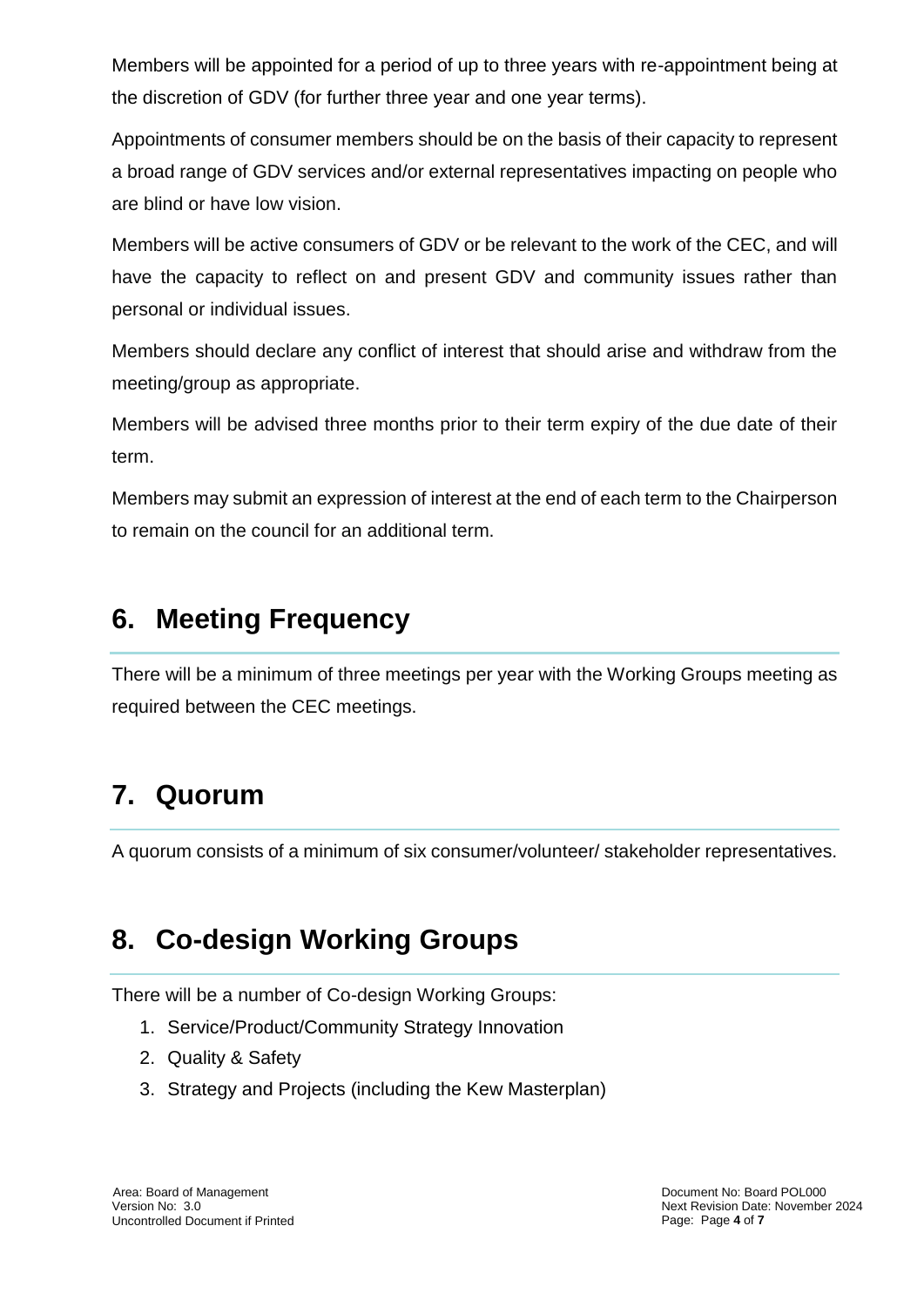The Working Groups report to the CEC and provide updates at the CEC meetings. Each Working Group will have a Charter that includes agreed outcomes and timelines.

CEC members will nominate to be members of Working Groups with final composition determined by the Chairperson. Non-CEC members may be seconded to Working Groups at the discretion of the Chairperson. The Working Groups will meet as frequently as is required to achieve the outcomes identified in the Working Group Charter for each Working Group and at locations agreed by the Working Groups.

Where possible, GDV will seek to fund the participation of consumer/volunteer Working Group members for participation in Working Groups.

#### **9. Minutes**

Minutes are to be distributed to the CEC members within two weeks of the meeting. GDV will provide the necessary secretarial assistance for the efficient operation of the CEC.

The secretarial assistant shall ensure that all Board members and Senior Leaders receive a copy of the finalised CEC minutes.

#### **10. Understandings**

Each CEC member shall sign a Memorandum of Understanding and register to become a GDV volunteer before the commencement of their term.

Reasonable and necessary travel and accommodation expenses will be refunded and/or provided by GDV.

The meetings of the CEC will normally be held between 9:30am and 11:30am on a Saturday morning. The meeting will be held on GDV's campus or in such other location as the Board designates and at such times as agreed by the CEC members.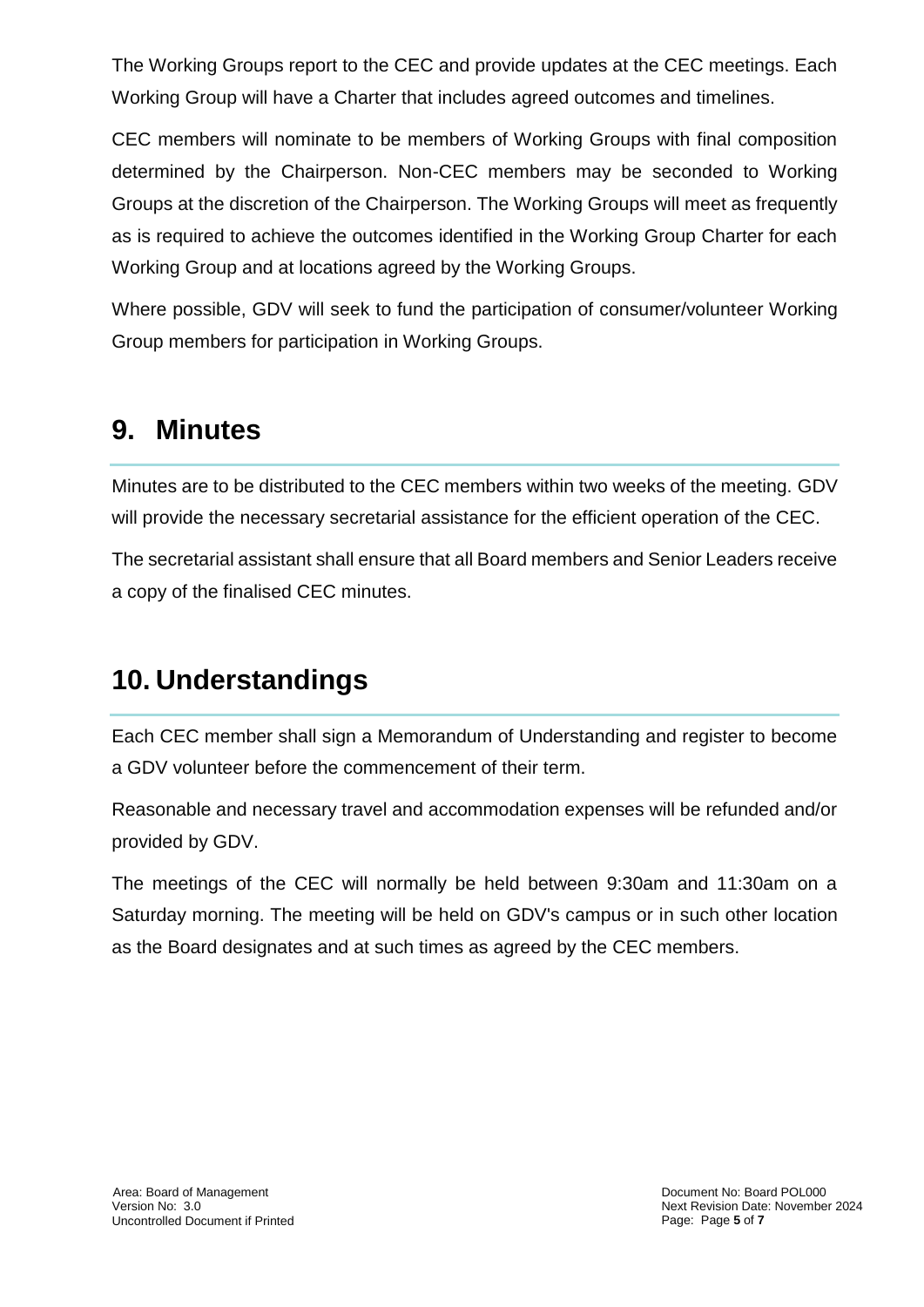# **CONSUMER ADVISORY COUNCIL MEMORANDUM OF UNDERSTANDING**

Guide Dogs Victoria (GDV), through its Board of Directors (the Board), has created the Consumer Engagement Council (the CEC) for the purpose of engaging with, and responding to, the needs of GDV clients, stakeholders, volunteers and the wider community.

Members of the CEC, the membership of which is set out in the Charter of the CEC, agree to act in good faith to support and promote the vision of GDV.

It is expected that members of CEC will:

- Conduct themselves in accordance with GDV's Code of Conduct, Values and Behaviours including signing the Code of Conduct forms and undertaking the required police checks
- Have good communication skills and be a team player
- Be proactive and represent views of the stakeholders that they represent
- Communicate to their stakeholder group via the agreed method including GDV administered Facebook page
- Be available to attend the CEC meeting at least three times a year on a Saturday morning. The CEC meeting will normally be held between 9:30am and 11:30am on a Saturday morning once a quarter at GDV's campus or in such other location as the Board designates and at such times as agreed by the CEC members.
- Nominate for, and contribute to, appropriate Working Groups.
- Members of the CEC must not, during or after their term on the CEC, disclose any information obtained as part of their role on the CEC, except:
	- a) In the proper performance of their responsibilities;
	- b) If the CEC member is compelled to do so by law and has used every lawful means available to them to prevent disclosure; or
	- c) If the CEC member has been authorised in writing by the CEO or CEC Chair to do so. GDV agrees to:
- Provide training as required to CEC members to prepare them for this activity